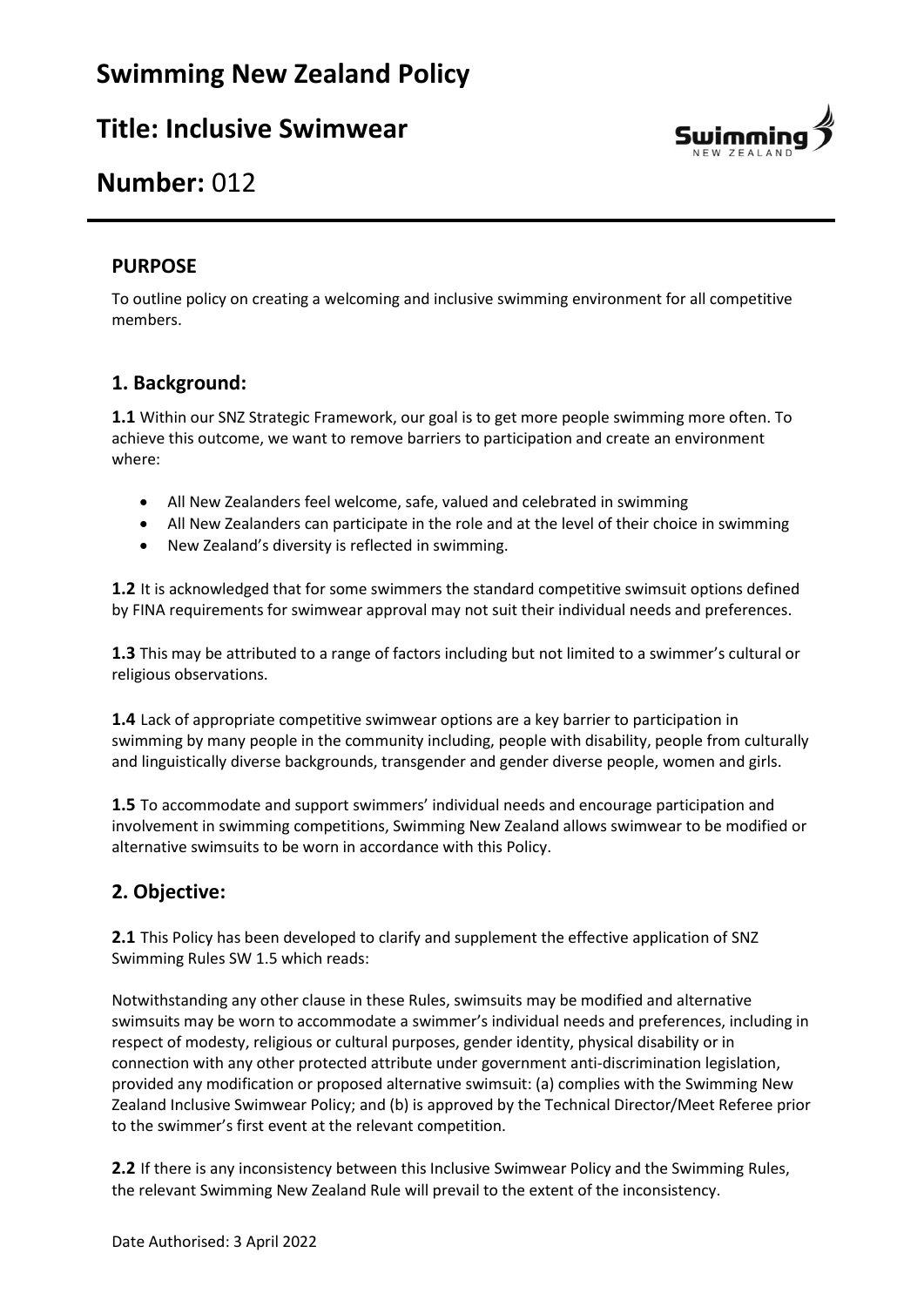

## **Number:** 012

### **3. Application:**

**3.1** This Policy applies to swimmers, except swimmers seeking to achieve a World Record or international selection, competing in:

• All levels of domestic pool and open water swimming competition conducted by Swimming New Zealand, its affiliated Member Organisations and Clubs.

#### **3.2 New Zealand Records**

• All swimmers are eligible for a New Zealand record if they wear modified or alternative swimwear for the relevant event at which they achieve that record provided the swimwear satisfies the requirements of this Policy.

#### **3.3 World Records**

• To be eligible for official World Records swimmers must wear an approved swimsuit as required under FINA rules and World Para Swimming Rules.

#### **3.4 International Selection**

• To be eligible for selection on to international teams swimmers must wear an approved swimsuit as required under FINA rules and World Para Swimming Rules.

**3.5** The swimwear of all swimmers shall be modest, in good taste and must not be transparent.

**3.6** Swimwear must be of textile material (i.e., permeable textile open mesh materials such as cotton, nylon, lycra and the like) with no application of surface treatment closing the open mesh structure. Swimwear must not contain any non-textile material such as polyurethane or neoprene.

**3.7** Swimsuits which the Technical Director/Meet Referee believes would be capable of unfairly enhancing a swimmer's performance will not be permitted, this includes compression swimwear that may be tight-fitting and/or increase buoyancy.

**3.8** Swimsuits which the Technical Director/Meet Referee believes would present a genuine safety risk to the wearer or other swimmers will not be permitted, this includes swimwear that may cover the face, prohibit the body from moving freely and/or impedes buoyancy. In accordance with FINA regulations, for open water swimming competitions in water with temperature below 20°C, men and women may use either swimsuits (3.5 above) or wetsuits. When the water temperature is below 18°C, the use of wetsuits is compulsory.

**3.9** The Technical Director/Meet Referee may ask the swimmer or their representatives to inspect the modified or alternative swimsuit prior to the swimmer's first event at the competition for approval to ensure they comply with this policy and for the swimmer's safety in the water.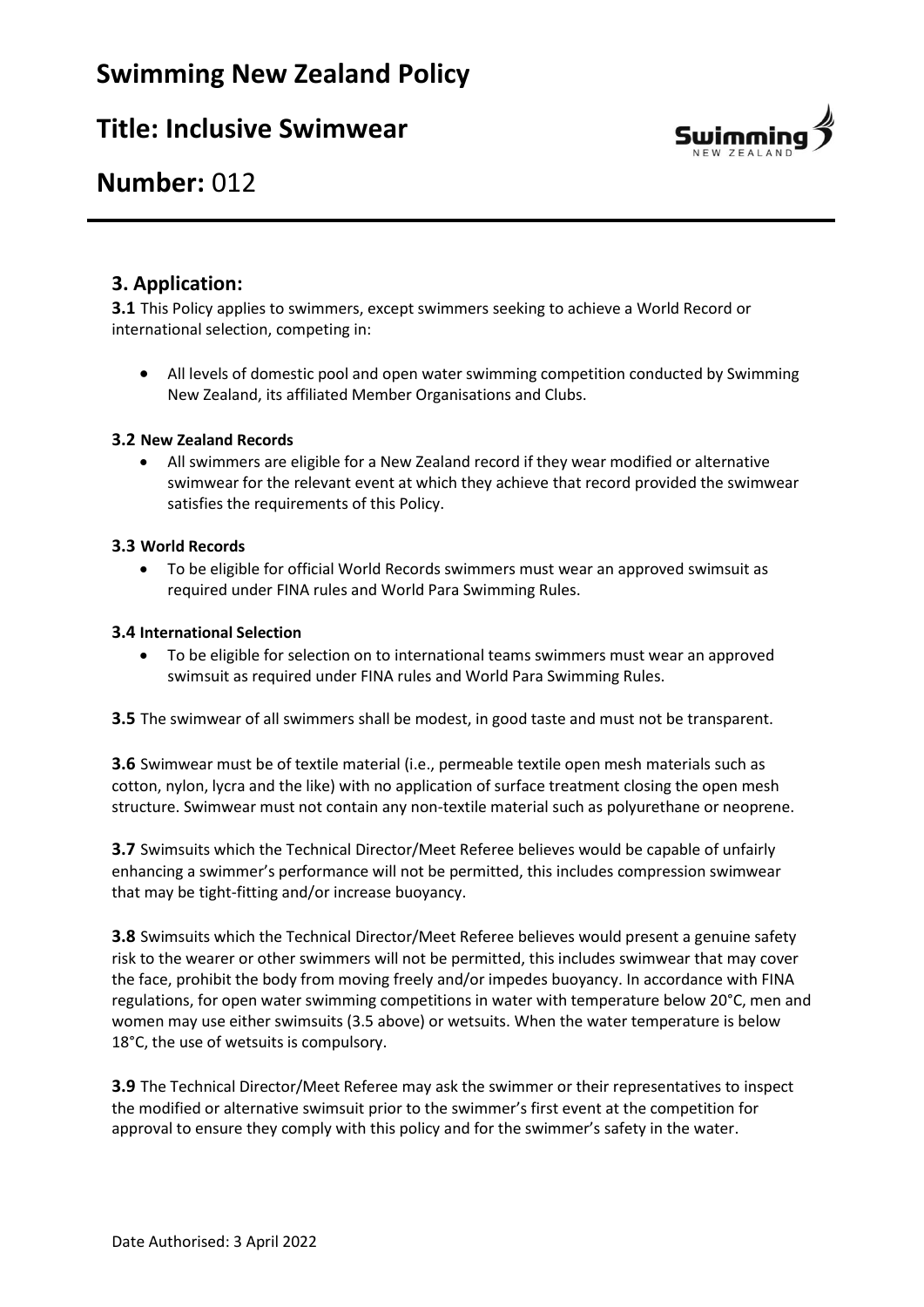# **Swimming New Zealand Policy**

## **Title: Inclusive Swimwear**



## **Number:** 012

**3.10** Swimmers are not required to justify their choice of swimsuit, however, swimmers may be required to provide information pertaining to items within this policy to assist with the Technical Director/Meet Referee's decision.

**3.11** The Technical Director/Meet Referee may approve a modified or alternate swimsuit at their discretion and in accordance with this Policy, the Swimming Rules, the Open Water Swimming Rules and competition rules to the extent they relate to swimwear. The Technical Director or Meet Referee's decision shall be final.

**3.12** In instances where the Technical Director/Meet Referee is unsure whether the swimwear meets this Policy's requirements, the swimmer should be allowed to participate, however the Technical Director/Meet Referee should contact Swimming New Zealand at [inclusion@swimming.org.nz](mailto:inclusion@swimming.org.nz) with details regarding the swimwear. Swimming New Zealand staff will work with the Technical Advisory Committee and associated Member Organisation to review the case and provide further feedback on this request to wear alternate or modified swimwear. Swimmers should also be encouraged to contact Swimming New Zealand at [inclusion@swimming.org.nz](mailto:inclusion@swimming.org.nz) if they require any clarification or support on their request to wear modified or alternate swimwear.

#### **4. Accommodating Modesty:**

**4.1** Swimmers may choose a swimsuit style that covers additional body surface including the legs, arms and/or head, but not the face.

**4.2** Swimmers may choose a relaxed fitting swimsuit style however, this must not be so loose as to cause a safety risk, this includes swimwear that prohibits the body from moving freely and/or swimwear that impedes buoyancy. Swimsuits must not cover the face as this is a drowning risk.

**4.3** Swimmers may choose to wear a swim skirt as an additional layer over a standard swimsuit.

**4.4** There is no limit to the number of pieces the swimwear may be made from, however as set out in 3.6 swimsuits which the Technical Director/Meet Referee believes would be capable of unfairly enhancing a swimmer's performance will not be permitted, this includes compression swimwear that may be tight-fitting and/or increase buoyancy.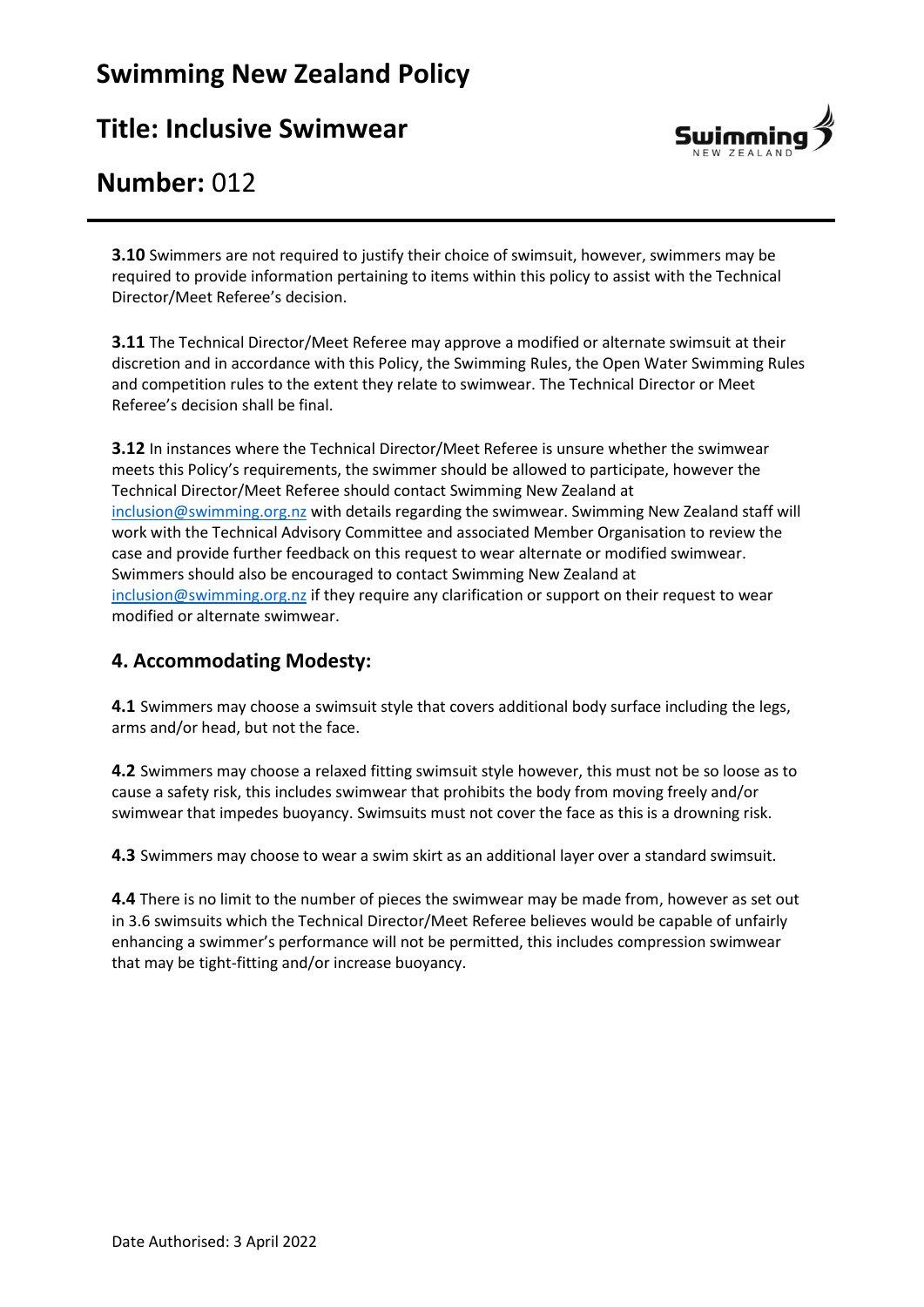

# **Number:** 012

### **5. Examples**

**5.1** Examples of acceptable swimsuits

| Full coverage with legging       | Full coverage with pant | Three-quarter length | Rash shirt or well-fitted t-<br>shirt |
|----------------------------------|-------------------------|----------------------|---------------------------------------|
|                                  |                         |                      |                                       |
| Swim skirt<br>(additional layer) | Swim shorts             | Trunks               | <b>Briefs</b>                         |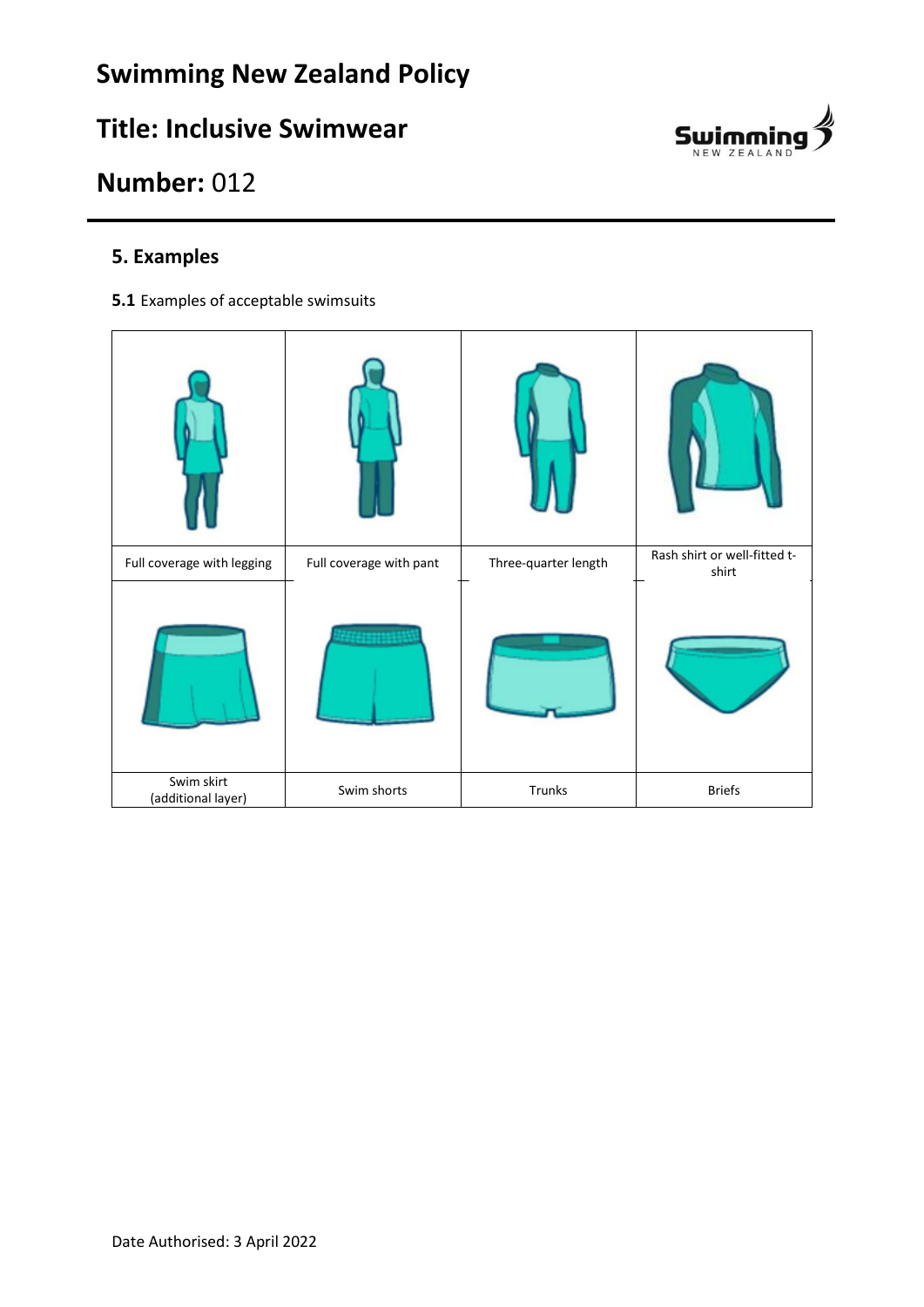# **Swimming New Zealand Policy**

# **Title: Inclusive Swimwear**



# **Number:** 012

**5.1** Examples of acceptable swimsuits (continued)



*\*Note – Swimmers are not required to present hygiene swimwear to the Technical Director/Meet Referee, however this swimwear is approved under the Policy.*